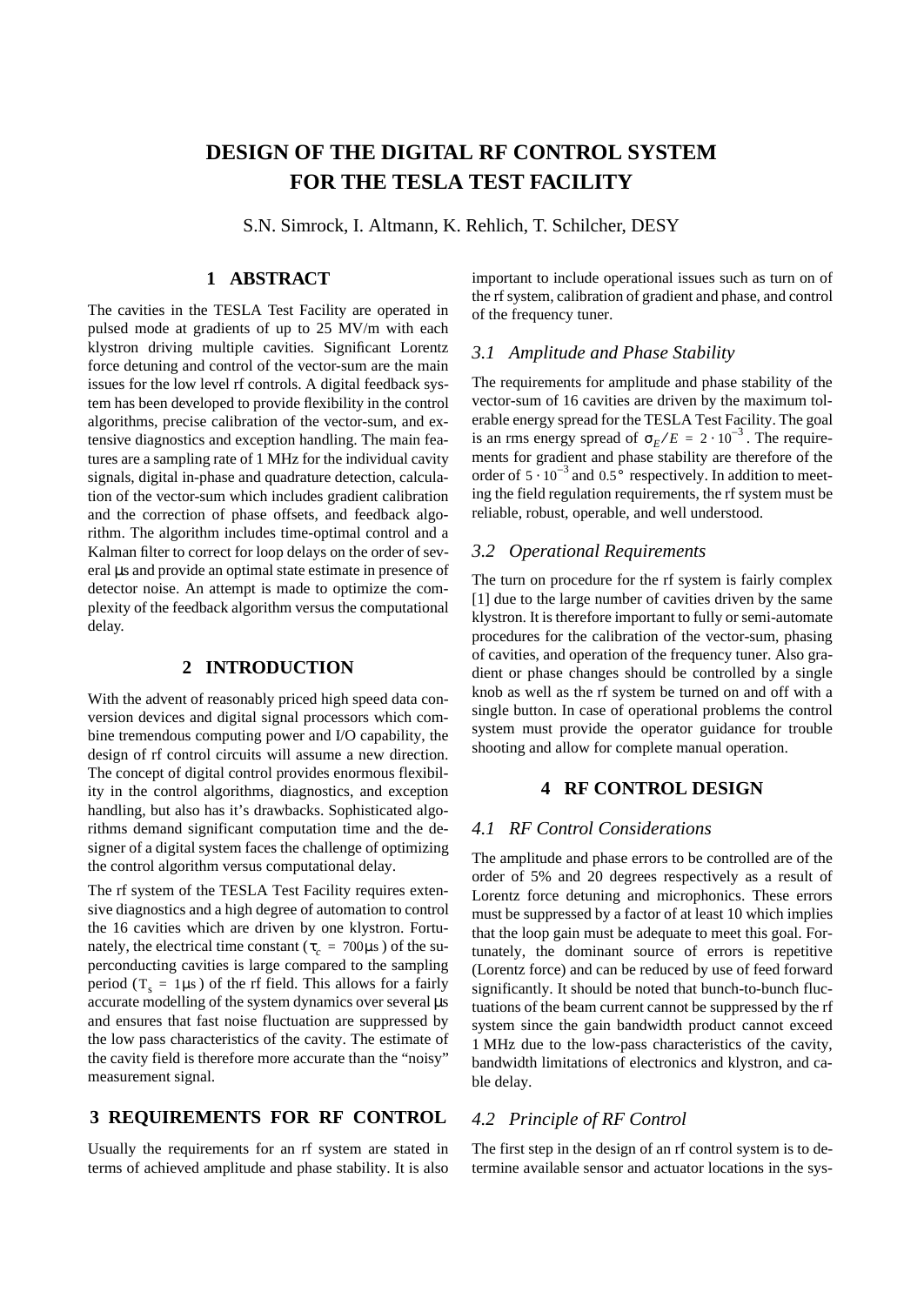

**Figure 1 :** Schematic of the Digital RF System for the TESLA Test Facility

tem. For the rf system for the TTF the following sensor signals have been chosen:

- 16x amplitude and phase of the cavity field
- 16x amplitude and phase of incident wave
- 16x amplitude and phase of the reflected wave
- 1x total incident and reflected wave

The actuators are:

- 1x amplitude and phase control of incident wave
- 16x cavity frequency control (motor activated tuner)
- 16x manual adjustment for loaded Q and phase of incident wave using three stub waveguide tuners

Fast amplitude and phase control can only be accomplished by modulation of the incident wave which is common to 16 cavities. Therefore fast control of an individual cavity field is not possible. The modulator for the incident wave is designed as an I/Q modulator to control the inphase (I) and quadrature (Q) component of the cavity field instead of the traditional amplitude and phase modulators. The coupling between the loops is therefore minimized and control in all four quadrants is guaranteed.

The detectors for cavity field, and incident and reflected wave are implemented as digital I/Q detectors. The rf signals are converted to an IF frequency of 250 kHz and sampled at a rate of 1 MHz, i.e., two subsequent data points describe I and Q of the cavity field. The I and Q component which describe the cavity field vector are multiplied by 2x2 rotation matrices to correct the phase offsets and to calibrate the gradients of the individual cavity probe signals. The vector-sum is calculated and a Kalman filter is

applied. The Kalman filter provides an optimal state (cavity field) estimate by correcting for delay in the feedback loop and by taking stochastic sensor and process noise into account. Finally the set point is subtracted and a time optimal gain matrix is applied to calculate the new actuator setting (I and Q control inputs to a vector modulator). Feed forward is added from a table in order to minimize the control effort. The feed forward tables are adaptively updated to reflect slowly changing parameters such as average detuning angle, microphonic noise level, and phase shift in the feed forward path.

# *4.3 Fast Feedback Hardware*

The hardware of the digital feedback consists of 14-bit, 2 MHz ADCs (AD929 from Datel), the interface circuit to the input of the digital signal processors (DSP), the 6 DSPs (TMS320C40 from Texas Instruments), and two 16-bit, 10 MHz DACs which drive the vector modulator. Five DSPs are used to acquire the probe signals of the 16 cavities and perform the matrix multiplication while one DSP is calculating the vector-sum and performing the feedback algorithm. The clock frequency of the DSPs is 50 MHz which allows for 25 instructions per microsecond. An additional DSP may be required to perform a more complex algorithm. The overall data processing time will be on the order of 2-3 µs. A cable delay of 600 ns, ADC conversion of 500 ns, and DAC conversion of 200 ns increases the total delay